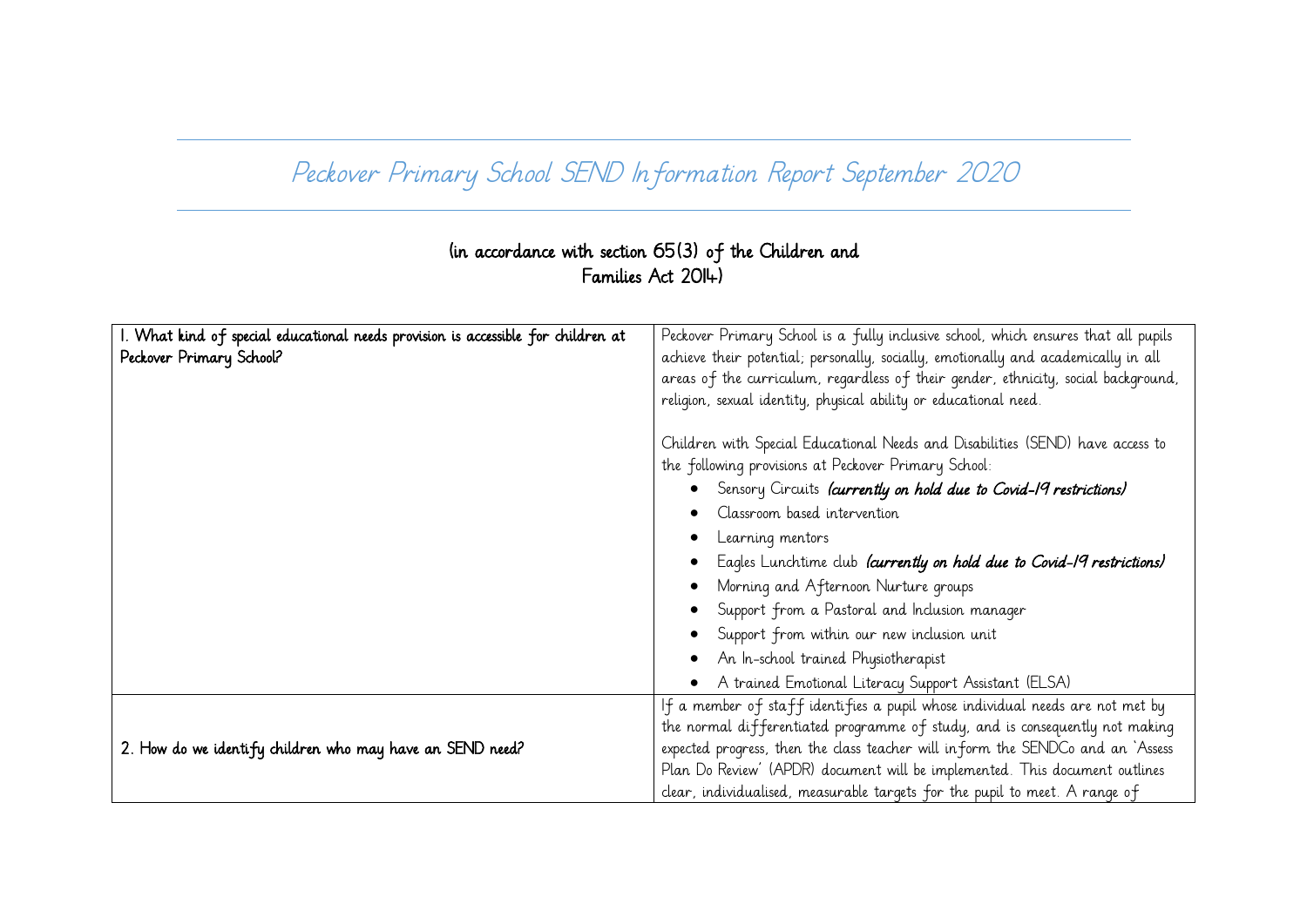interventions, provisions and strategies will be put in place to help the pupil meet their target. The targets and the impact of provision will be monitored closely and reviewed regularly by the class teacher. If the pupil meets their target then a new target will be set. If the child does not meet a target then that target will broken down further to support the child and show measurable steps of progress. If the pupil progresses well and the situation improves then no further action is needed. The SENDCo is informed at all stages and is aware of the progress the pupil is making. If the pupil continues to be unable to meet their individualised targets despite a range of provisions implemented then it will be decided whether it is appropriate to further monitor the student, whether further interventions need to be put in place, or if additional support should be sought from external agencies. On-going assessments are completed throughout your child's time at school. These include: Baseline assessment carried out in September as children enter our Early Years Foundation Stage (EYFS). Baseline assessments are also carried out on all children as they enter their new year group in September. Detailed assessments carried out three times per year in Reading, Writing and Mathematics. Children with SEND are closely monitored in their progress of phonic sounds and High Frequency Words (HFW) in Key Stage One. Children with SEND in Key Stage Two are closely monitored in their progress of reading comprehension through a NARA II assessment and their mathematical knowledge through appropriate mathematical assessments including 'White Rose'. Pupil progress meetings are held after every data point from which we track and identify children who are not making expected national progress. Discussions will be held of what needs to be done in order to support each child who are not making expected progress. Interventions/support programmes are then implemented and monitored to ensure that the child makes accelerated progress.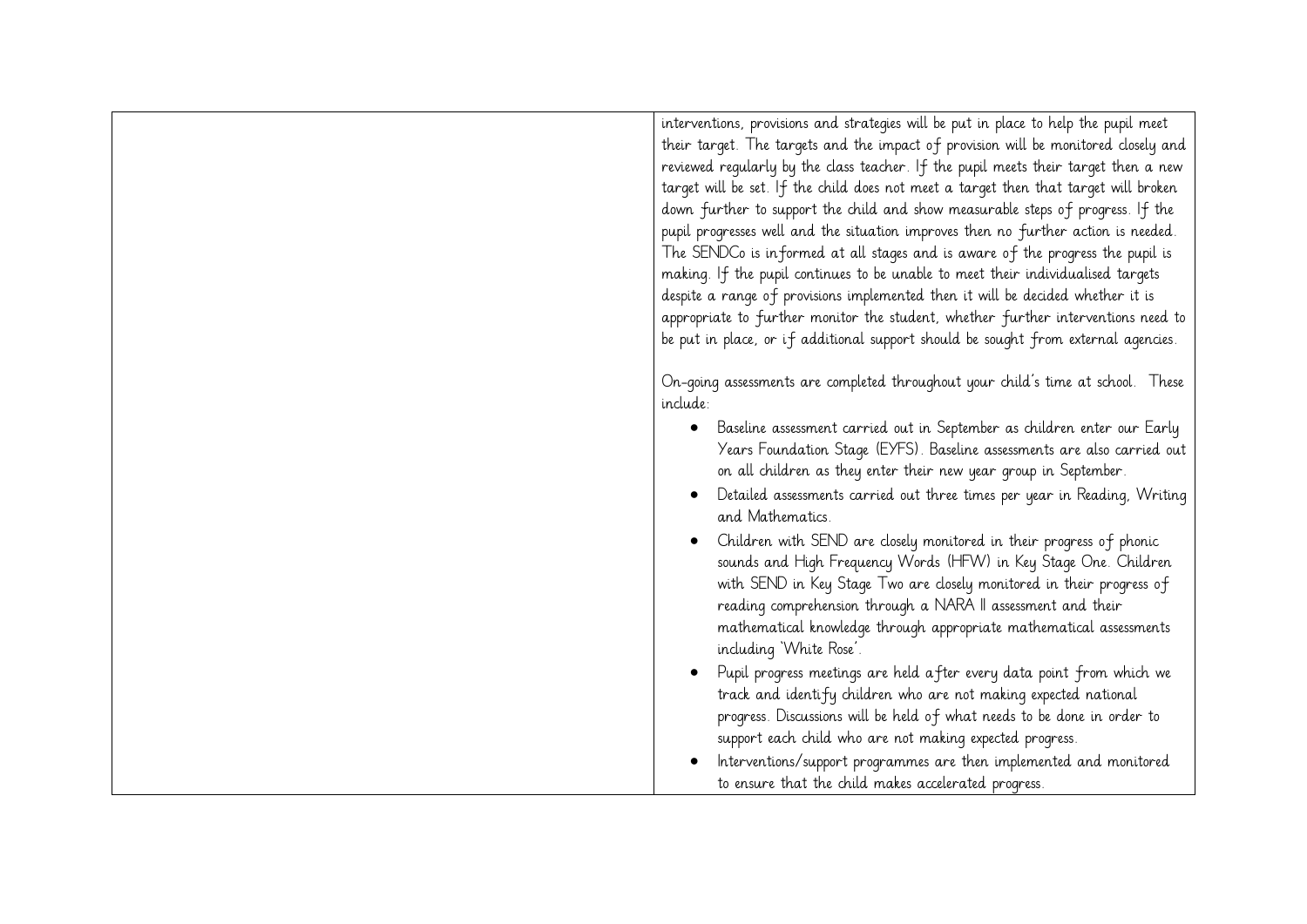|                                                                                                                                                                                                         | Additional information may also be collated through the following means:<br>Referrals from outside agencies<br>Parents<br>Observations<br>Liaisons from outside agencies such as Educational Psychologists, the<br>Specialist Teaching Team or Speech and Language Therapists.<br>Should you believe your child has SEND then you should contact the SENDCo<br>(details in section 4) who will be able to undertake investigations, observations and<br>appropriate assessments to see if they meet national SEND criteria. |
|---------------------------------------------------------------------------------------------------------------------------------------------------------------------------------------------------------|-----------------------------------------------------------------------------------------------------------------------------------------------------------------------------------------------------------------------------------------------------------------------------------------------------------------------------------------------------------------------------------------------------------------------------------------------------------------------------------------------------------------------------|
| 3. What provision is made for children with SEND; with and without an<br>Education Health and Care Plan (EHCP).-in respect of:<br>a) How is the intervention/support monitored as to its effectiveness? | All pupils regardless of need are set targets. Strategies are put in place to support<br>those who are not achieving as expected. Those children identified as benefiting<br>from intervention/support are monitored against the progress they are making,<br>This is normally at pupil progress meetings.                                                                                                                                                                                                                  |
|                                                                                                                                                                                                         |                                                                                                                                                                                                                                                                                                                                                                                                                                                                                                                             |
| b) What are the Academy's arrangements for assessing and reviewing progress<br>of children with SEND?                                                                                                   | Those children identified as benefiting from intervention/support are monitored<br>against the progress they are making at pupil progress meetings and working<br>records are kept to track ongoing achievements and progress, including 'Learning<br>Journeys'.                                                                                                                                                                                                                                                            |
| c) What is Peckover's approach to teaching children with SEND?                                                                                                                                          | We are a fully inclusive school, which ensures that all pupils achieve to their full<br>Potential. This may be through clear differentiation so that children with SEND<br>are able to work independently, opportunities to work in small group or through 1:1<br>support from Teaching Assistants.                                                                                                                                                                                                                         |
| d) How does the school adapt the curriculum and learning environment for<br>children with SEND?                                                                                                         | The curriculum and teaching sequences are adapted to meet the needs of the<br>Individual child. The school takes all reasonable steps to modify and adapt the<br>learning environment to meet the individual needs of children.                                                                                                                                                                                                                                                                                             |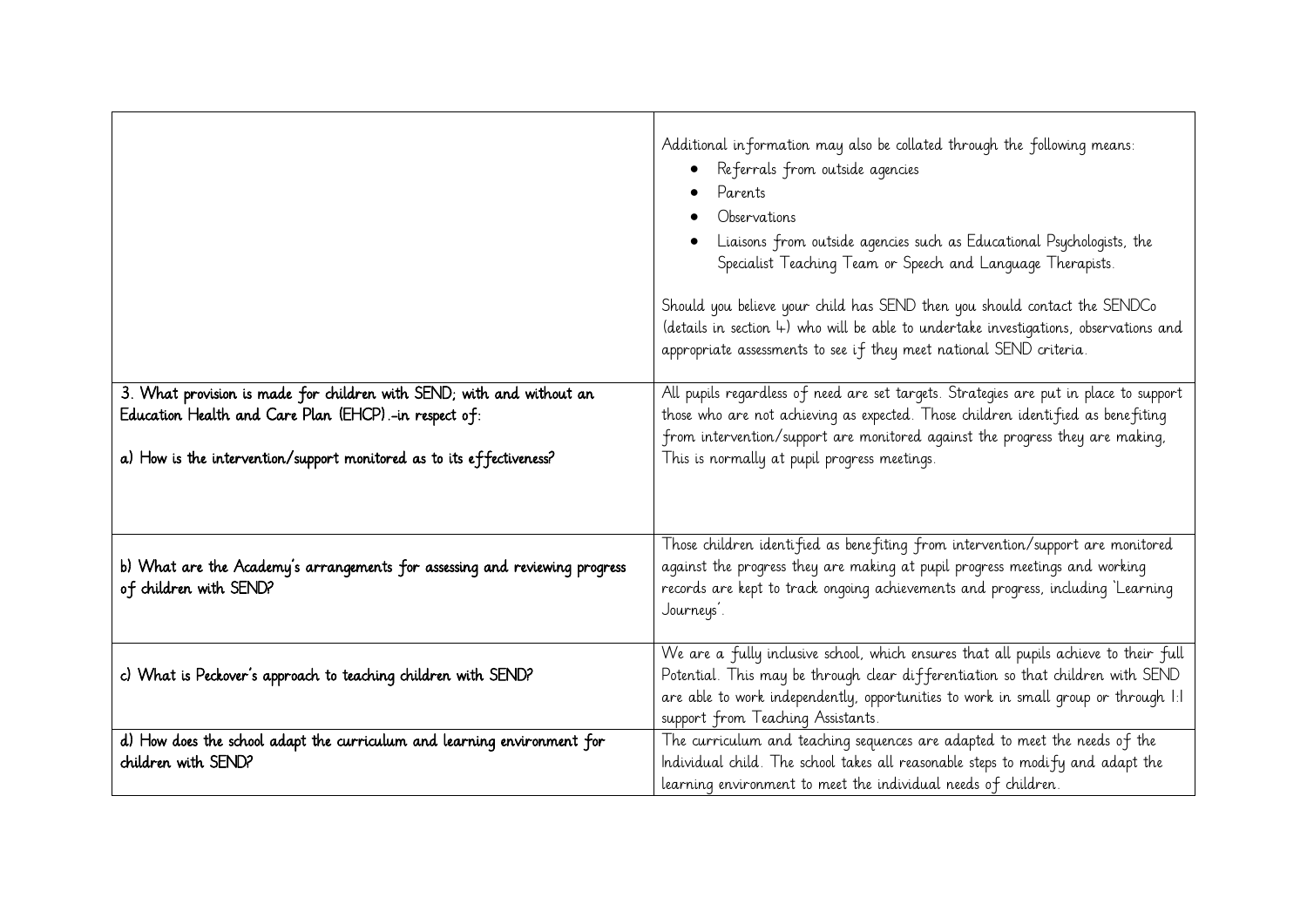| e) What additional support is available for children with SEND?                                        | Peckover provides various interventions/support that meet the individual academic,<br>social, behavioural and speech and language needs of the children. Children who<br>may require higher levels of support have access to appropriately trained support<br>staff both within school and from Outside Agencies. Pupils with Education,<br>Health and Care Plans (EHCP) are supported in class and around school<br>according to the requirements of the Plan.<br>Please note that due to the current Covid-19 pandemic, outside professionals will<br>not be making visits into school. However, please be reassured that staff members,<br>parents and children will still be fully supported by these agencies but through a<br>virtual environment. |
|--------------------------------------------------------------------------------------------------------|----------------------------------------------------------------------------------------------------------------------------------------------------------------------------------------------------------------------------------------------------------------------------------------------------------------------------------------------------------------------------------------------------------------------------------------------------------------------------------------------------------------------------------------------------------------------------------------------------------------------------------------------------------------------------------------------------------------------------------------------------------|
| f) What support is available for ensuring the emotional and social development<br>of pupils with SEND? | Children have access to a SEAL (Social Emotional Aspects of Literacy)<br>curriculum through PSHE lessons and time to be PROUD sessions. In addition,<br>nurture activities are available through the Pastoral and Inclusion manager and<br>staff members who run Morning or Afternoon Nurture groups.                                                                                                                                                                                                                                                                                                                                                                                                                                                    |
| 4. Who is the named SEND contact?                                                                      | Charlotte Salter<br>Peckover Primary School,<br>Leverington Road,<br>Wisbech,<br>Cambs.<br>PEI3 IPJ<br>Tel: 01945 584741<br>Email: csalter@peckoverprimary.org                                                                                                                                                                                                                                                                                                                                                                                                                                                                                                                                                                                           |
| 5. What specific expertise is available to children with SEND?                                         | Children with SEND at Peckover Primary School, have access to the following<br>support and provision in school:<br>Classroom based interventions<br>Sensory Circuits laurrently on hold due to Covid-19 restrictions)<br>Support from a Pastoral and Inclusion manager<br>An In-school trained Physiotherapist                                                                                                                                                                                                                                                                                                                                                                                                                                           |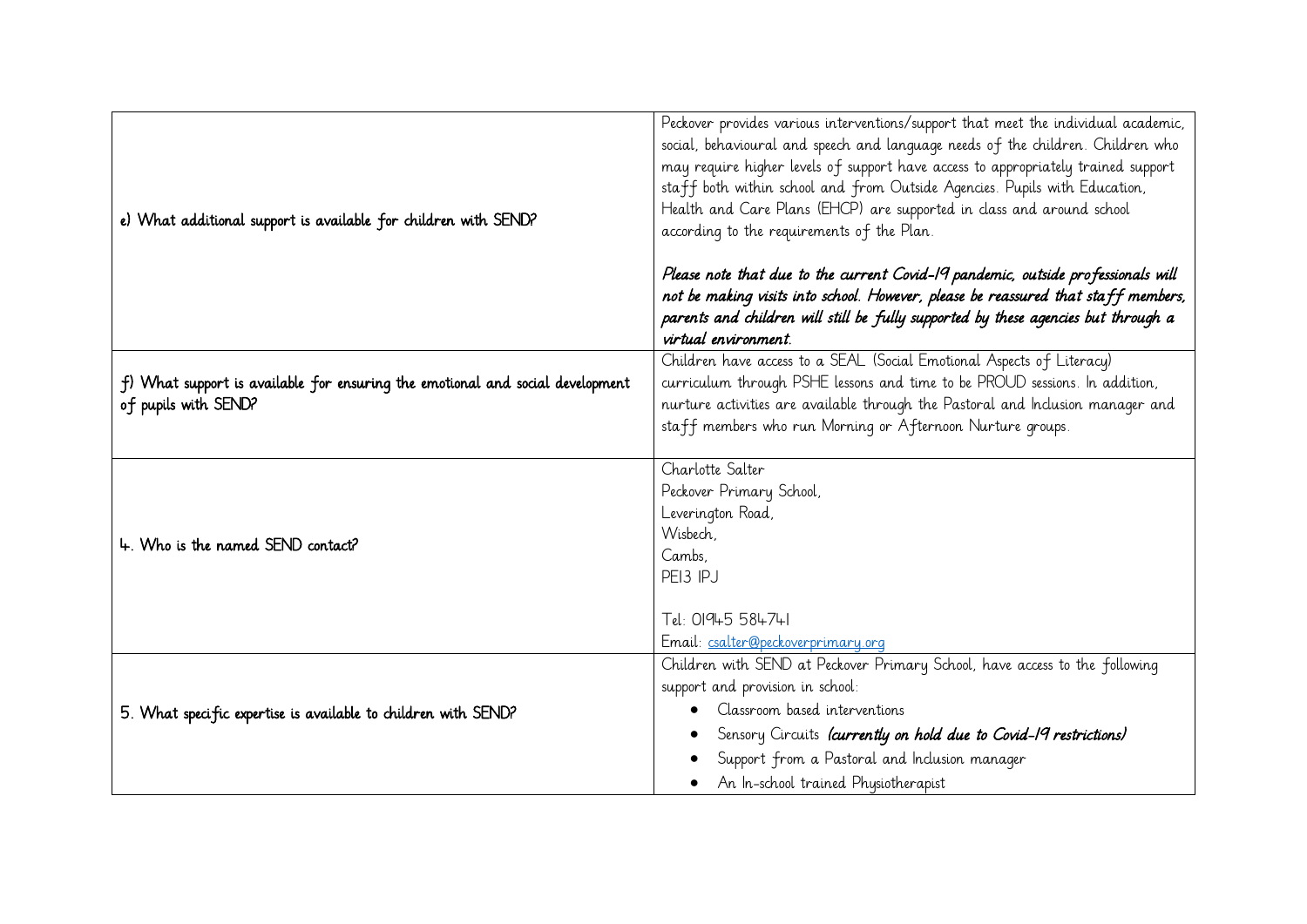| Eagles lunchtime club (currently on hold due to Covid-19 restrictions)                                                                       |
|----------------------------------------------------------------------------------------------------------------------------------------------|
| Morning and Afternoon Nurture groups                                                                                                         |
| Support from a trained Emotional Literacy Support Assistant (ELSA)                                                                           |
| All staff delivering interventions are appropriately trained.                                                                                |
| Support within our new Inclusion Unit which is a safe calm space for                                                                         |
| children with SEND to use. (Please note that due to the Covid-19                                                                             |
| restrictions we are trying to limit our number of children and staff                                                                         |
| members that use the nest at any one time. This is to prevent cross                                                                          |
| contamination between bubbles. Once a child and staff member has used                                                                        |
| the nest, all sur faces, door handles and other areas are deep cleaned                                                                       |
| before the next child and staff member can use it. If at any point<br>there is more than one child in the nest but from the same bubble then |
| staff will adhere to social distancing rules. If unexpectedly another child                                                                  |
| arrives in the nest needing urgent support from the pastoral team and                                                                        |
| they are from another bubble then the pastoral team will ensure that                                                                         |
| the children from different bubbles are socially distanced and all                                                                           |
| sur faces, door handles and areas will be fully cleaned afterwards.)                                                                         |
| Children with SEND at Peckover Primary School have access to the following                                                                   |
| Outside Agencies by a referral process:                                                                                                      |
| Educational Psychologist (SEND Services)                                                                                                     |
| Specialist Teaching Team (SEND Services)                                                                                                     |
| Speech and Language Therapist                                                                                                                |
| Physiotherapist                                                                                                                              |
| Occupational Therapist                                                                                                                       |
| Family worker support                                                                                                                        |
| Child and Adolescent Mental Health (CAMH) support                                                                                            |
| Community Paediatrician                                                                                                                      |
| Support from the School Nursing Duty Desk                                                                                                    |
|                                                                                                                                              |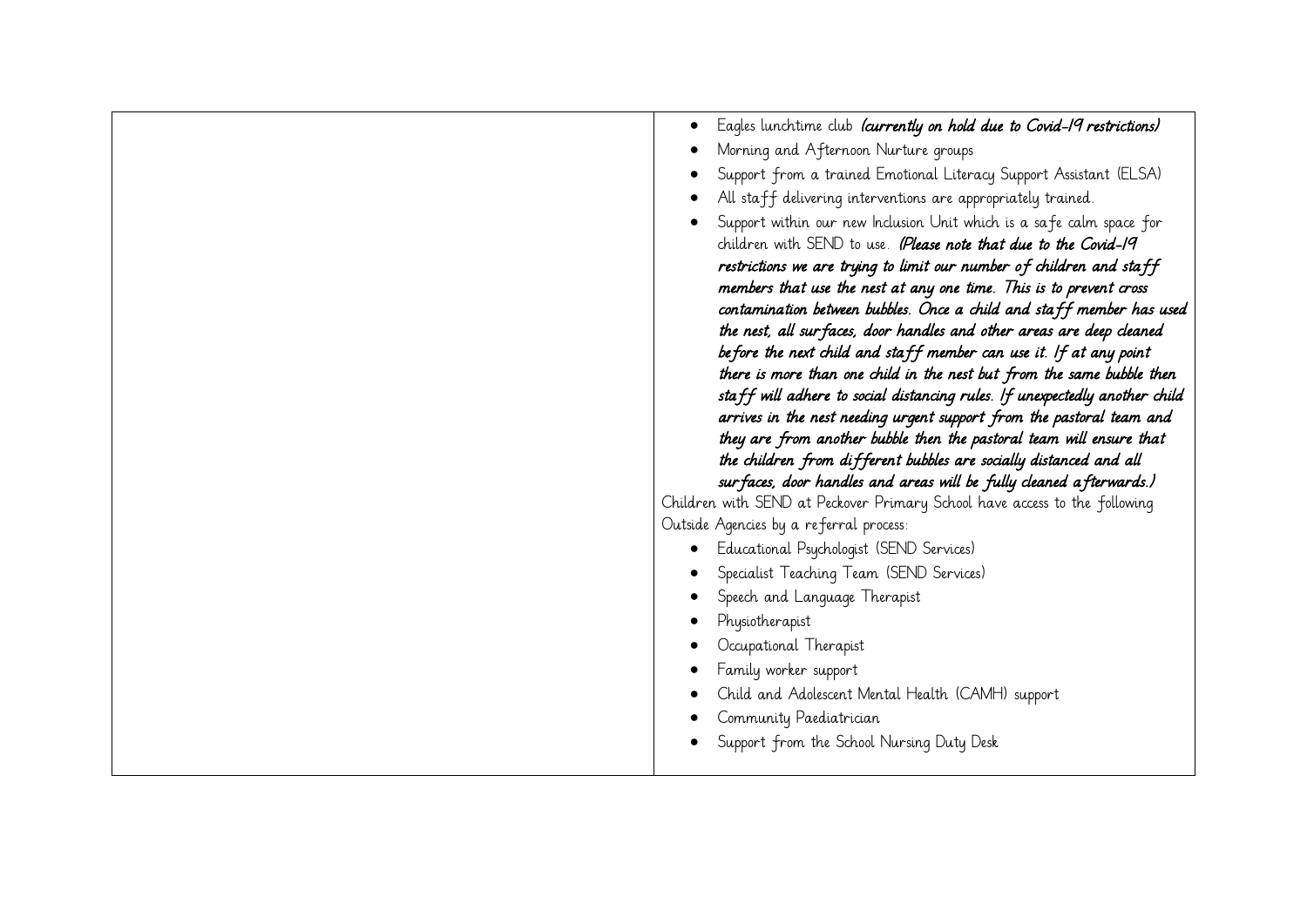|                                                                               | Please note that due to the current Covid-19 restrictions, outside agencies will not |
|-------------------------------------------------------------------------------|--------------------------------------------------------------------------------------|
|                                                                               | be making face to face visits in school until further notice. Please be reassured    |
|                                                                               | that their support will still happen but through a virtual way.                      |
|                                                                               | Resources are purchased to meet the needs of individual children as appropriate,     |
|                                                                               | such as; sensory chews, sensory bracelets, fiddle toys, sensory cushions, ear        |
|                                                                               | defenders and weighted blankets and shoulder wraps.                                  |
|                                                                               | A disabled toilet is available in school with censored taps accessible also.         |
|                                                                               | Specialist IT equipment can be requested at Annual Reviews for children who have     |
|                                                                               | an EHCP in place.                                                                    |
| 6. What specialist equipment and facilities are there for children with SEND? | Areas of the school are highlighted with high visibility paint to support children   |
|                                                                               | with a Visual Impairment.                                                            |
|                                                                               |                                                                                      |
|                                                                               | Due to the current Covid-19 guidance, each child with SEND that require any of       |
|                                                                               | the above provisions will be assigned to that provision which will stay with them in |
|                                                                               | their bubble throughout the year. If a child no longer requires that provision,      |
|                                                                               | then it will be returned to my office and will be fully deep cleaned before it is to |
|                                                                               | be used by any other child.                                                          |
|                                                                               | Parents are actively encouraged to be partners in their child's education through;   |
|                                                                               | termly 'Parents Evening' meetings between parents, teacher and pupil to discuss      |
|                                                                               | progress in school. Staff at Peckover will share and review APDRs with parents.      |
|                                                                               | Staff at Peckover will consult and inform parents of children with SEND by           |
|                                                                               | telephone contact, home/school diaries, emails, progress reviews and yearly written  |
|                                                                               | reports.                                                                             |
| 7. What arrangements are there for consulting and involving parents of        |                                                                                      |
| children with SEND?                                                           | If there is an open Early Help Assessment (EHA) for the family then 6 weekly         |
|                                                                               | Team Around the Family (TAF) meetings will be held at school. Parents will be        |
|                                                                               | invited to every TAF meeting as well as the class teacher and any outside agencies   |
|                                                                               | that are involved with the child. The purpose of the TAF meetings are to discuss     |
|                                                                               | any worries and concerns about the pupil and implement strategies that will          |
|                                                                               | enable the pupil to be successful. These strategies are then reviewed at the next    |
|                                                                               | TAF meeting. If there is a still a need for the EHA to be open then TAF              |
|                                                                               | meetings will continue as appropriate. An EHA can be closed by the school and        |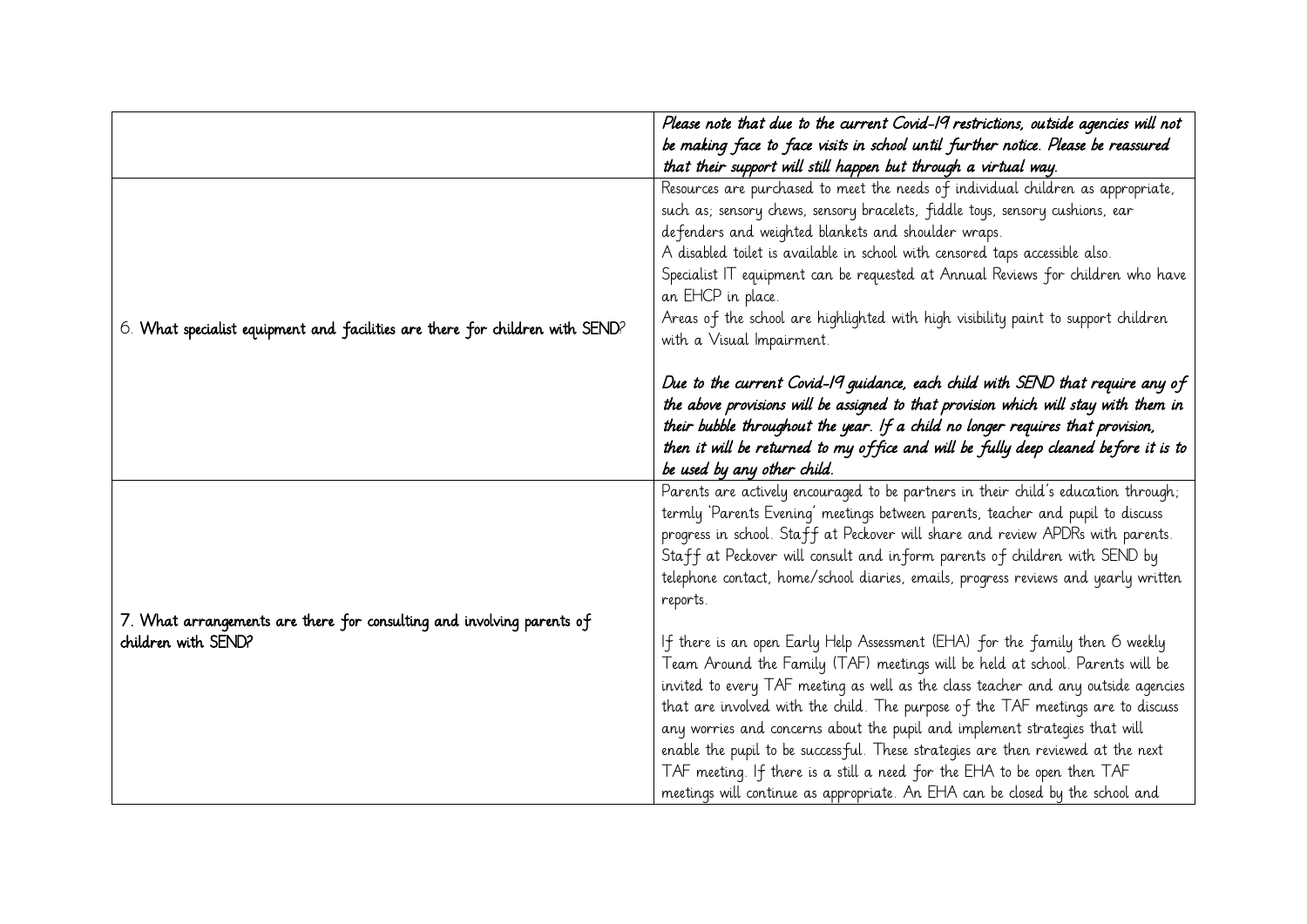|                                                                                                                 | parents when in agreement that the need of the child has been met and small                                                                                             |
|-----------------------------------------------------------------------------------------------------------------|-------------------------------------------------------------------------------------------------------------------------------------------------------------------------|
|                                                                                                                 | steps of progress are evident.                                                                                                                                          |
|                                                                                                                 | If there is not a need for an EHA to be opened but parents of children with                                                                                             |
|                                                                                                                 | SEND have a concern, then we will arrange regular review meetings with parents                                                                                          |
|                                                                                                                 | and the relevant staff members to discuss progress and next steps for the pupil.                                                                                        |
|                                                                                                                 |                                                                                                                                                                         |
|                                                                                                                 | If a pupil has an EHCP then Annual reviews will take place with the parents,                                                                                            |
|                                                                                                                 | class teacher and any relevant professionals from Outside Agencies once a year                                                                                          |
|                                                                                                                 | to review the outcomes highlighted in the plan and set new targets for the next 12<br>months.                                                                           |
|                                                                                                                 |                                                                                                                                                                         |
|                                                                                                                 | If a pupil is on a reduced timetable at school then parents will be invited to                                                                                          |
|                                                                                                                 | reqular Risk Management Plan (RMP) meetings where relevant staff members                                                                                                |
|                                                                                                                 | will discuss the progress that is being made and implement strategies and                                                                                               |
|                                                                                                                 | provisions to help increase the child's time at school so it is positive and successful.                                                                                |
|                                                                                                                 |                                                                                                                                                                         |
|                                                                                                                 |                                                                                                                                                                         |
|                                                                                                                 | Due to the current Covid-19 restrictions staff members will be holding meetings                                                                                         |
|                                                                                                                 | outside where possible. If the weather is rainy, cold or windy then we will consider                                                                                    |
|                                                                                                                 | having the meeting virtually. If meetings are unable to happen virtually then we                                                                                        |
|                                                                                                                 | will ensure that meetings take place in a well ventilated space and staff members                                                                                       |
|                                                                                                                 | wear visors. Social distancing rules will be adhered to during the meeting also.                                                                                        |
|                                                                                                                 |                                                                                                                                                                         |
| 8. What are the arrangements for consulting children with SEND about, and                                       | All children, regardless of SEND, are aware of their next steps. Children who                                                                                           |
| involving them in, their education?                                                                             | have additional needs have targets, which are set at 'Parents evening' meetings. It                                                                                     |
|                                                                                                                 | is discussed with parents and the pupil, and worked upon both at home and with                                                                                          |
|                                                                                                                 | those members of staff who are providing their additional support at school.                                                                                            |
|                                                                                                                 | Parents who wish to complain are strongly encouraged to initially speak to the                                                                                          |
|                                                                                                                 | SENDCo to voice their concerns around the provisions or strategies implemented<br>for their child. If the issue cannot be resolved at this level or the complaint is    |
| 9. What are the arrangements for parents of children with SEND who may<br>wish to complain about the provision? |                                                                                                                                                                         |
|                                                                                                                 | regarding the SENDCo, the parent should speak to the Principal of the school or<br>the Head of Governors. If the issue is still not resolved, parents would be directed |
|                                                                                                                 |                                                                                                                                                                         |
|                                                                                                                 | to the Academy's complaints procedure. A link to this can be found on the school<br>website.                                                                            |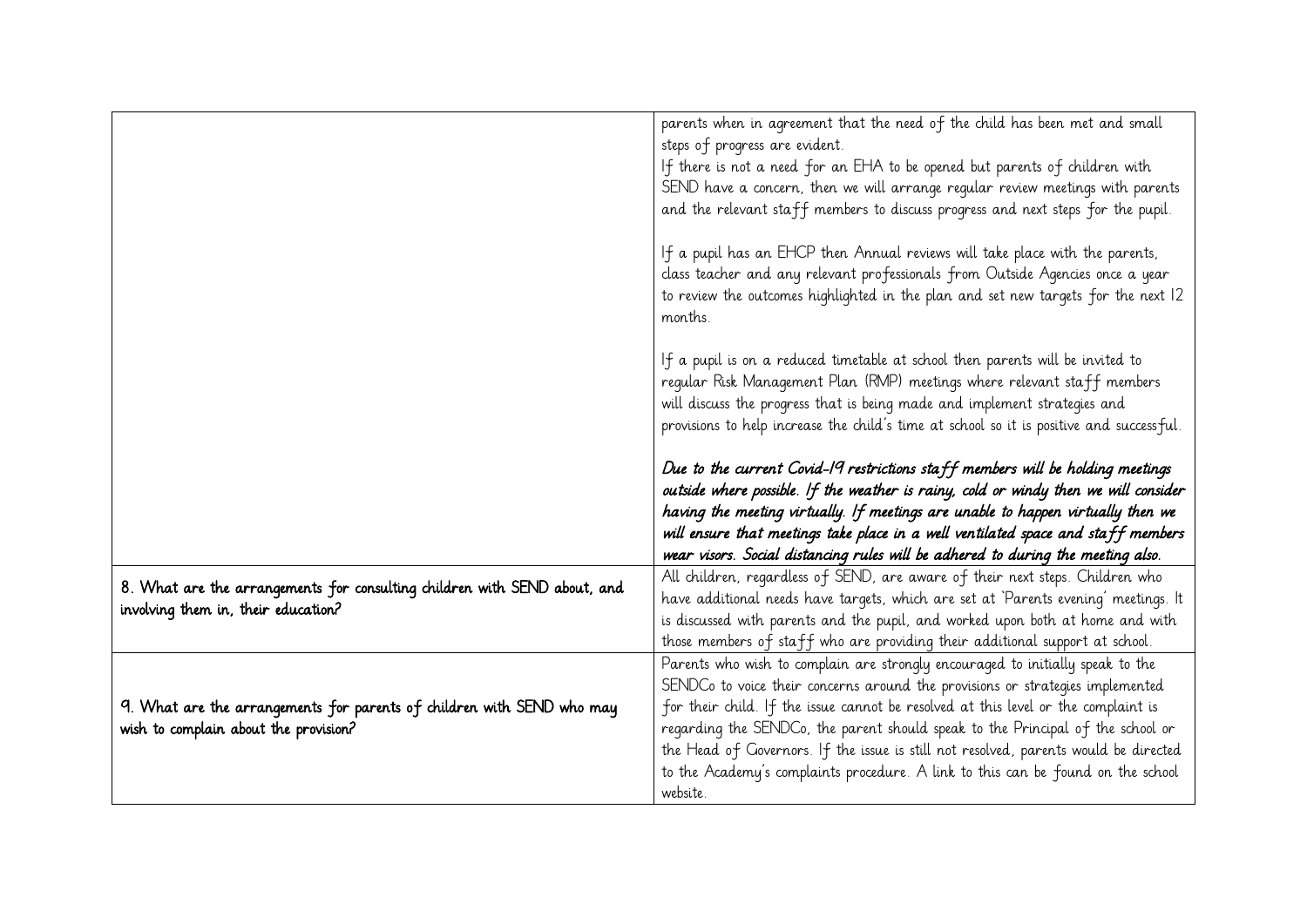| IO. How does the Academy involve health, social services, LA Support Services,<br>and others in meeting the needs of children with SEND and supporting their<br>families? | In order to meet the individual needs of a child, the school will work with and<br>seek advice from SEND Services (Educational psychologist and Specialist Teacher),<br>Speech and Language Therapist or a health colleague to support the child's<br>academic; physical; and social and emotional progress. The school will refer<br>children for Outside Agency support if the considered Special Educational Need<br>and/or Disability is having a negative impact on the pupils academic and/or<br>emotional progress despite school interventions.                                                                                                                                                                                                                                                                                                                                                                                       |
|---------------------------------------------------------------------------------------------------------------------------------------------------------------------------|-----------------------------------------------------------------------------------------------------------------------------------------------------------------------------------------------------------------------------------------------------------------------------------------------------------------------------------------------------------------------------------------------------------------------------------------------------------------------------------------------------------------------------------------------------------------------------------------------------------------------------------------------------------------------------------------------------------------------------------------------------------------------------------------------------------------------------------------------------------------------------------------------------------------------------------------------|
| II. What are the contact details of support services for the parents of children<br>with SEND?                                                                            | Speech and Language Therapy, New Horse fair Clinic, 27 Augustine's Road,<br>Wisbech, PEI3 IAR<br>Tel: 01945 488030<br>ADHD Support Group: Queen Mary Centre, Wisbech Tel: 01354 750401<br>Family Support Worker: Nicola Bridge Via school 01945 584741<br>Pinpoint (Support group for ADHD): www.pinpoint-cambs.org.uk OI480 877333<br>Cambridgeshire's Parent Partnership Service: pps@cambridgeshire.gov.uk 01223<br>699214                                                                                                                                                                                                                                                                                                                                                                                                                                                                                                                 |
| 12. What are the school's arrangements for supporting children with SEND in<br>transferring between phases of education?                                                  | If parents of children with SEND are concerned about transitions from year<br>group to year group in school, we provide the following support:<br>Transition meetings with parents/carers can be requested on how we can<br>$\bullet$<br>best meet the emotional and cognitive needs of the child. Other relevant<br>staff members and/or professionals will be present at the meeting also.<br>TAF meetings towards the end of the year with parents and relevant<br>staff members will have a focus on transitions to new classes and how<br>we will support the individual child.<br>Transitioning from Nursery to EYFS:<br>SENDCo, Pastoral and Inclusion manager and the class teacher will<br>$\bullet$<br>attend/hold transition meetings with the Nursery.<br>SENDCo, Pastoral and Inclusion manager and the class teacher will<br>observe children with SEND in the Nursery setting to ensure a smooth<br>transition to our setting. |